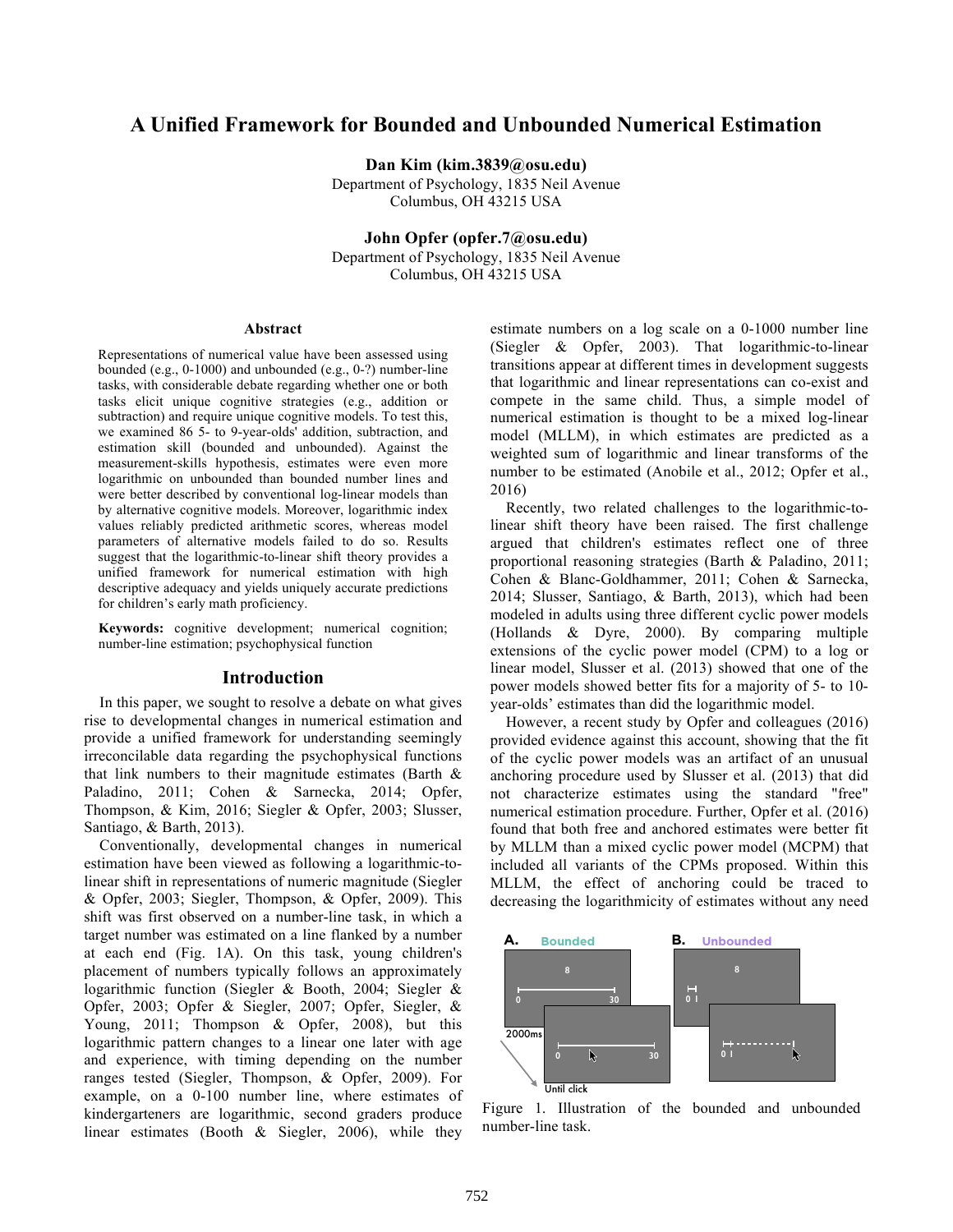for positing unique estimation strategies.

 A second challenge to the logarithmic-to-linear shift account was the measurement-skills account proposed by Cohen and colleagues (2011, 2014). Here, log-like patterns in estimates are proposed to arise because conventional number-line tasks are "bounded" by two numbers, thereby requiring sophisticated arithmetic skills, like subtraction, which young children may not have acquired (Fig. 1A). In this account, when a target number such as 70 is given on a 0-100 number line, a participant may need to consider both the number 70 and the difference 30 after subtracting 70 from 100. In contrast, estimation of numbers on a number line "unbounded" by the larger endpoint is thought to require only addition (Fig. 1B), is thought to more accurately reveal numeric magnitude judgments, and is thought to be best modeled using three more variants of power models called "scallop power models" (SPM) (Cohen & Blanc-Goldhammer, 2011).

 To test this second challenge, Cohen and Sarnecka (2014) tested the effects of boundedness in number-line tasks by giving both bounded and unbounded tasks to 3- to 8-yearolds. Model fits of a log or linear function were compared to those of multiple variations of the CPM for the bounded estimates and to those of multiple SPMs for the unbounded estimates. In the bounded condition, the extensions of cyclic models provided better fits to estimates, and the response bias parameters (βs) changed with age. For the unbounded number-line estimates, in contrast, one of three scallop power models predicted the estimates better, but the estimation bias parameters (βs) stayed constant across age groups. These findings led the researchers to conclude that there were no such things as log-to-linear shifts in numerical representation, but these changes stemmed from the poor use of arithmetic strategies. Also, they suggested that numerical estimation be made on an unbounded number line for a better assessment of number representations.

## **The Current Study**

 In this paper, we tested three rival hypotheses regarding bounded and unbounded numerical estimation. The primary hypothesis is that the cognitive process of estimation in the two tasks is essentially similar and does not require positing six estimation strategies associated with six unique psychophysical functions. From this perspective, bounded and unbounded numerical estimates -- like free and anchored numerical estimates -- are best viewed as reflecting children's representations of numeric magnitude and best modeled using the same mixed log-linear model. The second hypothesis is that both tasks are equally well suited for characterizing numerical magnitude estimates, with *the parameters of the MLLM derived from each task providing better predictors of children's use of numbers in other contexts (such as addition and subtraction) than even the models that allegedly track addition and subtraction skill*. Finally, because number-line estimation tasks do assess children's representations of numeric magnitude, providing children with more numbers against which to anchor their estimates will result in improved performance, leading to bounded numerical estimates being more accurate and more linear than unbounded estimates.

To test these hypotheses, we nearly replicated the procedure used by Cohen and Sarnecka (2014) with the only exception being to use a fully-balanced design that could detect order effects and the administration of a battery of math tests (addition and subtraction). Then, we pit the MLLM tested by Opfer et al. (2016) against the MCPMs for bounded number-line tasks and against the mixed scallop power model (MSPM) for unbounded number-line tasks.

 The MLLM consists of logarithmic and linear components and is defined as:

$$
y = a\left(\lambda \frac{U}{\ln(U)}\ln(x) + (1-\lambda)x\right),\tag{1}
$$

in which *y* indicates an estimate of number *x* on a 0-*U* number line. Also, *a* denotes a scaling parameter, and  $\lambda$  is a logarithmicity index that measures the degrees of logarithmic compression in estimates. If estimation is perfectly linear, a  $\lambda$  value converges to 0, whereas the value of the logarithmicity index gets close to  $1$  as estimation shows more logarithmic compression.

The MCPMs were formulated as proposed by Hollands and Dyre (2000) (also see Opfer, Thompson, & Kim, 2016, for details). The first MCPM (MCPM1) is formalized based on Slusser et al. (2013)'s study that hypothesized that the number of reference points used for estimation changes in development: children with poor proportion skills would only use a single reference point, i.e., the lower bound, (0 cyclic power model), and then learn to use the lower and upper bounds (1 cycle power model) and the middle point with the two endpoints (2 cycle power model) as they become more familiar with the number range. The MCPM1 is defined as:

$$
y = w_1 \cdot 0 \text{CPM} + w_2 \cdot 1 \text{CPM} + w_3 \cdot 2 \text{CPM}, \quad (2)
$$

where each of  $w_1$ ,  $w_2$ , and  $w_3$  denotes a weight for each variant of the CPM respectively. Each weight and the sum of weights are constrained to be between 0 and 1, so that contribution of three models in a response can be assessed individually. The MCPM2 is identical to the MCPM1 except that 0CPM is replaced with the subtraction bias cyclic model (SBCM) in the MCPM2 as proposed by Cohen & Sarnecka (2014). The SBCM was similar to 1CPM, but includes an additional parameter (*s*) that is associated with the subtraction bias.

 The MSPM for unbounded number-line tasks is also formed in the same manner based on Cohen and Blanc-Goldhammer (2011)'s assumption that the unbounded tasks are solved using an addition strategy. The following is the formalization of the mixed model:

 $y = w_1 \cdot 1$ SPM +  $w_2 \cdot 2$ SPM +  $w_3 \cdot M$ SPM. (3) In the model, 1SPM indicates the single scallop model, 2SPM the dual scallop model, and MSPM the multiple scallop model. The same constraints set on weights in the mixed CPM are set in this model.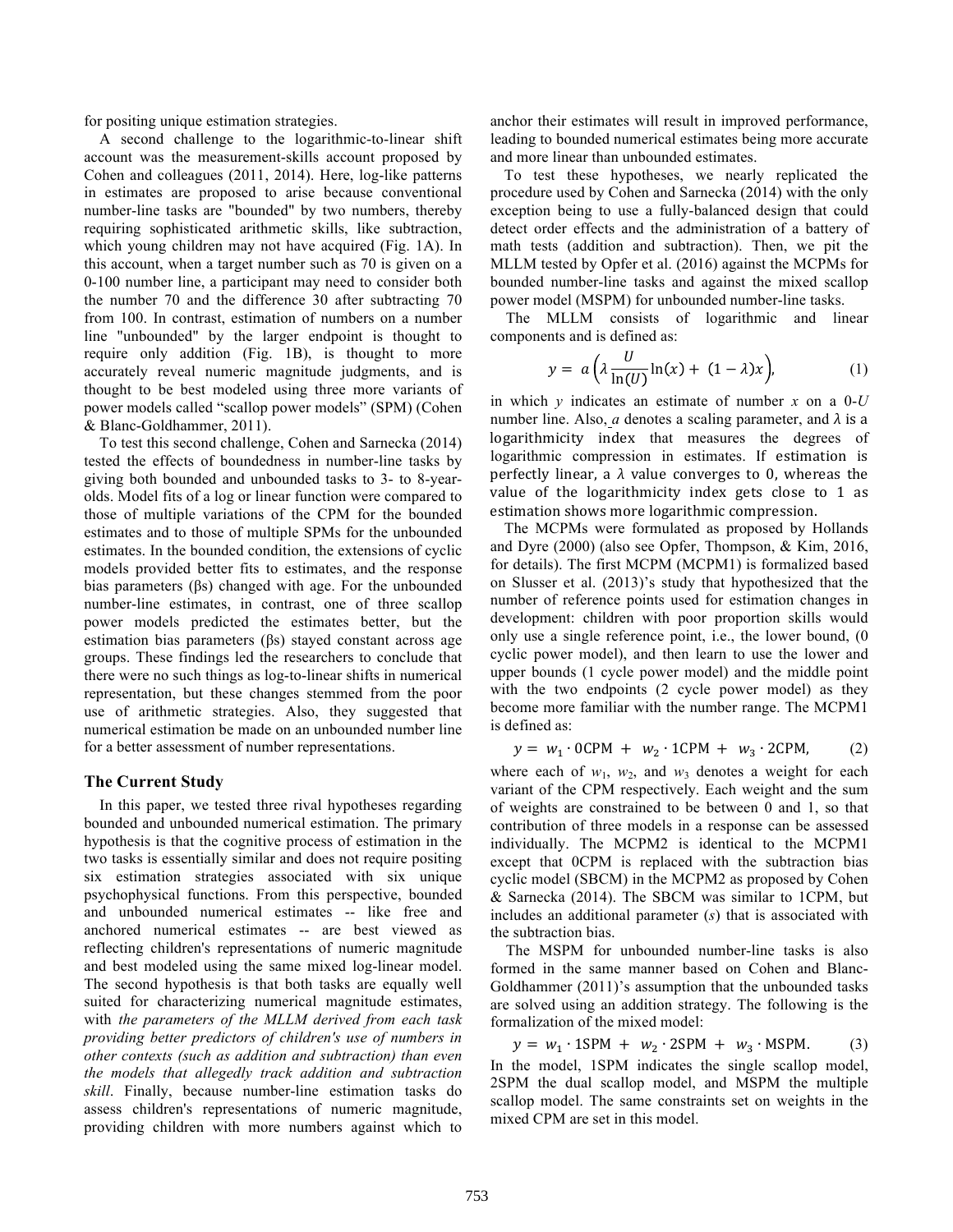After obtaining model fits and parameter estimates from each of the models, we next compared fits of the MLLM with the MCPMs for the bounded condition and with the MSPM for the unbounded condition to examine the bestfitting model for each number-line task. Whereas the alternative functions are task-specific, the MLLM is theoretically applicable to both bounded and unbounded conditions. Therefore, if the MLLM is an unifying, generalizable function that captures numerical representations regardless of number-line boundedness, the MLLM should not only describe the bounded estimates better (Opfer et al., 2016), but also predict data from the unbounded condition better. Also, we examined whether model parameters, such as subtraction bias (*s*) in the MCPM2 and logarithmicity (*λ*) in the MLLM, actually predict addition and subtraction accuracy. If compressive estimates appear due to a lack of subtraction skills in the bounded number-line tasks, significant correlation between subtraction bias (s) and actual subtraction performance should be observed. On the other hand, if compression in estimates reflects logarithmic representations of numbers, the logarithmicity index  $(\lambda)$  should predict both addition and subtraction achievement better than other arithmetic-strategy or estimation bias parameters.

# **Experiment**

# **Methods**

**Subject** Thirty 5- to 6-year-old kindergarten, 30 first grade, and 26 second grade students were recruited in Columbus, OH (kindergarteners: 17 female children, *M* = 5.90 years,  $SD = .32$  years; first graders: 19 female children,  $M = 6.74$ years, *SD* = .39 years; second graders: 21 female children,  $M = 7.91$  years,  $SD = .46$  years).

**Materials and Procedure** Participants completed both bounded and unbounded number-line tasks given in a counterbalanced order. In the bounded condition, a number was shown for 2,000 ms above a number line flanked by 0 and 30/100/1000 (Fig. 1A). On every trial, the mouse cursor was reset to be located at the 0 point and moved only horizontally on a number line. Participants were instructed to estimate a given number on a number line with the following instruction:

Now we're going to play a game with numbers. This is a number line. In this game, each number line will have a 0 at one end and 30/100/1000 at the other end. There will be a number up here. Your job is to show me where that number goes on a number line like this one. When you decide where the number goes, you have to drag this little mark to where the number should go. When you're ready to go again, press the green bar (spacebar with a green sticker on) on the keyboard.

 The unbounded number-line task was identical to the bounded one except that a single-unit line (0-1) was presented instead of the full range number line (Fig. 1B). An experimenter introduced the task with the following instruction that was created based on Cohen and Sarnecka (2014):

Now we're going to play a game with numbers. This is a number line. In this game, each number line will have a 0 here and 1 over here. All the other numbers go after 1. There will be a number up here. Your job is to show me where that number goes on a number line like this one. When you decide where the number goes, you have to drag this little mark to where the number should go. When you're ready to go again, press the green bar on the keyboard.

The length between 0 and 1 was adjusted based on the ranges of number lines. In other words, a displayed length for 0-1 intervals was the shortest for a 0-1000 number line, whereas it was the longest in the 0-30 number line task.

 Based on Slusser et al. (2013), different number ranges that would elicit compressive estimates were used depending on children's grades. 5- and 6-year-old kindergarteners were given 0-30 number-line tasks with tobe-estimated numbers sampled evenly from a 0-30 range: 5, 6, 7, 8, 9, 10, 11, 12, 13, 14, 17, 18, 19, 20, 21, 22, 23, 27, 28, 29, 30. For first graders, a 0-100 number line was used with 25 numbers between 0 and 100: 3, 4, 6, 8, 12, 17, 21, 23, 25, 29, 33, 39, 43, 48, 52, 57, 61, 64, 72, 29, 81, 84, 90, 96, 100. Second graders were asked to estimate numbers chosen between 0 and 1000 on a 0-1000 number line: 2, 5, 18, 34, 56, 78, 100, 122, 147, 150, 163, 179, 246, 366, 486, 606, 722, 725, 738, 754, 818, 938, 1000. In both bounded and unbounded conditions, the same target numbers were randomly presented. To keep children's attention on the tasks, a neutral sound was produced once a stimulus was displayed or a response was made by mouse click. The tasks started after an instruction without any practice, and there was no feedback provided over trials.

 Upon completion of the two number-line tasks, arithmetic performance was assessed with paper-and-pencil addition and subtraction tests. The addition test consisted of 50 onedigit addend problems, such as 1+1 and 5+3. The subtraction items were generated by rearranging the addition. To be specific, the first addends in the addition test were used as subtrahends, while the second addends became the answers. For the questions like  $1+1 = 2$  and  $5+3 = 8$ , they were rearranged to be 2-1 and 8-5 in the subtraction. Participants were given the tests in a random order and asked to solve as many problems as they could within 1 minute for each test.

#### **Results**

 Whether cognitive process of estimation is qualitatively different between bounded and unbounded tasks was examined using psychophysical functions. For the bounded condition, individual data were fit by the MLLM, MCPM1, and MCPM2, whereas estimates on unbounded number lines were fit with the MLLM and MSPM. The model fits were then assessed by comparing AICc values.

 Against the measurement-skills account, none of the MCPMs was the best fitting model for bounded number-line estimation. For 0-30 and 0-100 number-line estimates, most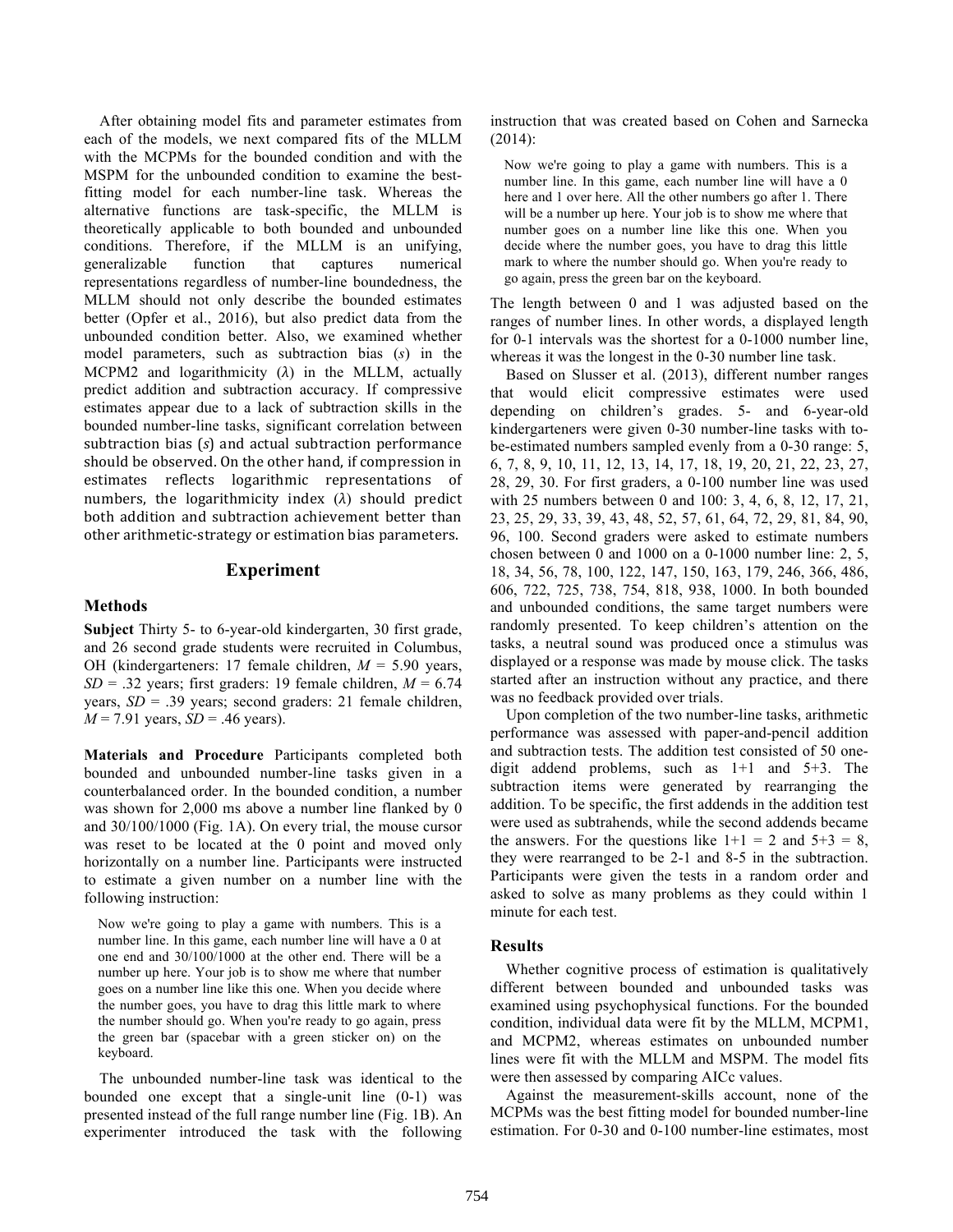children's performance was better explained by the MLLM (Table 1). Estimates of 50% of participants on 0-1000 number lines were also best fit by the MLLM. In the unbounded condition, across all the three number ranges, 100% of children produced estimates that were better described by the MLLM than the MSPM. The results suggest that logarithmically distorted estimates in a numberline task do not stem from a lack of proportion, subtraction, or addition skills, but come from representations of numerical magnitude that are well predicted with the mixed log-linear model.

 Would variants of the power models based on arithmetic strategies predict children's actual arithmetic performance? To address this question, we next correlated each child's addition and subtraction performance with the best-fitting parameter values from the models. If response patterns in the bounded condition came from poor subtraction skills, parameters, such as *β*s of the MCPM1 & MCPM2 and *s* of MCPM2, would be expected to correlate with arithmetic scores. As presented in Table 2, however, none of the *β*s from the MCPMs was a reliable predictor for either addition or subtraction scores: only  $β<sub>1CPM</sub>$  of MCPM1 correlated with subtraction scores, but such correlation was not found in the subtraction bias parameter *s* of MCPM2. This correlation also remained insignificant if adjusted parameter values (absolute values of *β*-1 or *s*-1) were used for analyses. In contrast, the logarithmicity parameter *λ* of the MLLM reliably predicted both addition and subtraction performance,  $r(84) = -.42$ ,  $p < .001$  for addition;  $r(84) = -$ .36,  $p \leq 0.01$  for subtraction. The finding suggests that the more logarithmic their estimates were in bounded tasks, the worse performance in arithmetic tests was observed.

 We also examined relations between the parameter *β*s of the MSPM and arithmetic achievement in the unbounded tasks. According to the measurement-skills account, these parameters in the scallop models should reflect representation of numeric magnitude most accurately of all because the task is supposedly pure of the sins of boundedness and the model is correct. Against this idea, however, none of the parameter *β*s were significantly correlated with arithmetic performance, whereas the MLLM parameter *λ* again showed a significant correlation with addition and subtraction,  $r(84) = -.33$ ,  $p < .01$  for addition;  $r(84) = -.34$ ,  $p < .01$  for subtraction (Table 2). These findings again support the idea that logarithmic estimates on a number line should be viewed as a reflection of logarithmic representation of numbers, which interferes with use of numbers in other contexts.

Table 1. Percent of participants best fit by each model.

|          | Bounded |       |                   | Unbounded |             |
|----------|---------|-------|-------------------|-----------|-------------|
|          | MLLM    | MCPM1 | MCPM <sub>2</sub> | MLLM      | <b>MSPM</b> |
| $0 - 30$ | 96.67   | .00   | 3.33              | 100       | .00         |
| $0-100$  | 80      | 10    | 10                | 100       | .00.        |
| $0-1000$ | 50      | 3.85  | 46.15             | 100       | .00         |

 The final issue we examined was to quantify the effect of boundedness on numerical estimation. If the bounded number-line tasks required more challenging measurement skill, the bounded tasks would be expected to elicit more erroneous and compressive estimates. On the other hand, if the two endpoints provide better anchors against which to judge large numbers, estimates in the bounded condition would be expected to yield less logarithmic and more accurate estimates. Consistent with the latter account, on all the 0-30/100/1000 number-line tasks, percent absolute errors (PAE) in median estimates were always greater in the unbounded than bounded conditions (bounded *M* = 12%, *SD*  $= 5\%$ , unbounded  $M = 17\%$ ,  $SD = 7\%$  for 0-30 range; bounded  $M = 12\%, SD = 4\%,$  unbounded  $M = 14\%, SD =$ 7%, for 0-100 range; bounded *M* = 20%, *SD* = 12%, unbounded  $M = 24\%$ ,  $SD = 14\%$ , for 0-1000 range).

 Additionally, as shown in Figure 2A, in all the three number ranges, the values of the logarithmicity parameter (λ) were greater for median estimates in the unbounded condition than those in the bounded condition (bounded  $\lambda$  = .30, unbounded  $\lambda = .76$  for 0-30 range; bounded  $\lambda = .42$ , unbounded  $\lambda = .55$  for 0-100 range; bounded  $\lambda = .73$ , unbounded  $\lambda = .75$  for 0-1000 range). These results do not support the measurement-skills prediction that unbounded number-line tasks are easier and require less advanced mensuration skills than conventional bounded tasks.

 Finally, the same analyses were repeated on individual children's data. For the 0-30 number-lines, greater PAEs were again observed in the unbounded than bounded condition ( $M = 17\%$ ,  $SD = 7\%$  for bounded;  $M = 21\%$ ,  $SD =$ 7% for unbounded),  $t(29) = 3.82$ ,  $p < .001$ . For the 0-100 number-lines, greater PAEs were also observed in the unbounded than bounded condition ( $M = 15\%$ ,  $SD = 7\%$  for

Table 2. Correlation between parameter values and arithmetic performance after number-line ranges were controlled for.

|                  |             |                | Addition | Subtraction |
|------------------|-------------|----------------|----------|-------------|
| <b>Bounded</b>   | <b>MLLM</b> | $\lambda$      | $-42***$ | $-36**$     |
|                  |             |                |          |             |
|                  | MCPM1       | $\beta_{0CPM}$ | $-.01$   | $-.10$      |
|                  |             | $\beta_{ICPM}$ | .17      | $.27*$      |
|                  |             | $\beta_{2CPM}$ | $-.08$   | .10         |
|                  |             |                |          |             |
|                  | MCPM2       | $\overline{S}$ | .13      | .06         |
|                  |             | $\beta_{SBCM}$ | .02      | $-.09$      |
|                  |             | $\beta_{ICPM}$ | .17      | .14         |
|                  |             | $\beta_{2CPM}$ | $-.06$   | $-.13$      |
|                  |             |                |          |             |
| <b>Unbounded</b> | <b>MLLM</b> | $\lambda$      | $-.33**$ | $-.34**$    |
|                  |             |                |          |             |
|                  | <b>MSPM</b> | $\beta_{ISPM}$ | $-.05$   | .00         |
|                  |             | $\beta_{2SPM}$ | .19      | .01         |
|                  |             | $\beta_{MSPM}$ | .16      | .15         |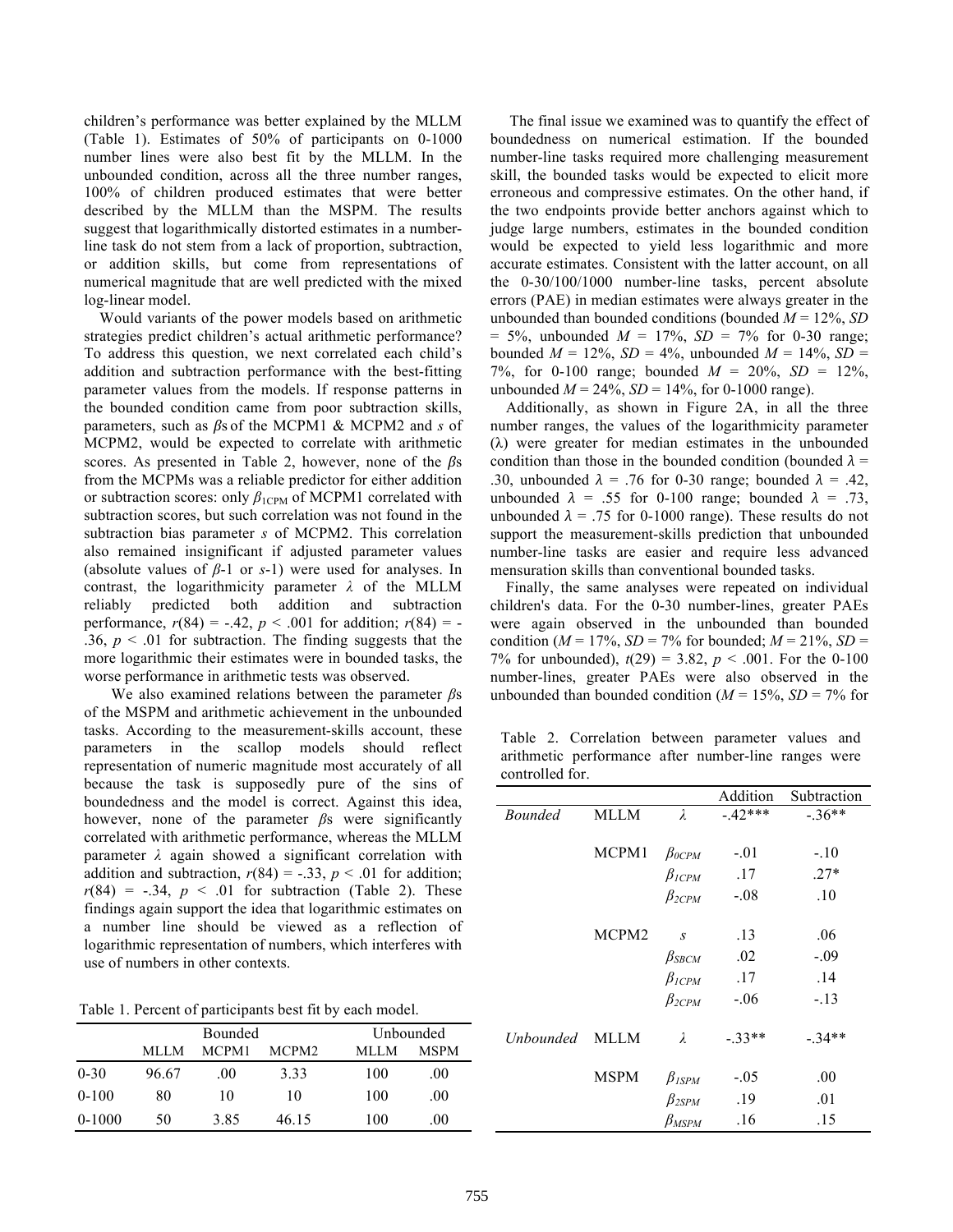

Figure 2. A: Median estimates in 0-30, 0-100, and 0-1000 number lines with and without bounds. B: Individual logarithmicity  $(\lambda)$  across the three number-line tasks.

bounded;  $M = 19\%$ ,  $SD = 9\%$  for unbounded),  $t(29) = 3.51$ ,  $p \leq 0.01$ . And for 0-1000 number-lines, greater PAEs were again observed in the unbounded than bounded condition  $(M = 20\%, SD = 8\%$  for bounded;  $M = 27\%, SD = 11\%$  for unbounded),  $t(25) = 5.21$ ,  $p < .001$ . Therefore, for all the three number ranges, conventional number lines with two bounds elicited more accurate responses than unbounded number lines. These results are not at all consistent with the measurement-skills account.

 Although number-line tasks without an upper bound produced more erroneous estimates, it is not clear whether the unboundedness increased random noise or logarithmic compression in estimates. To address this issue, individual children's degrees of logarithmicity were obtained with the MLLM fitting.

 As shown in Figure 2B, in all the three number ranges, the values of the logarithmicity measure were greater for a number line without bounds. In 0-30 and 0-100 number-line tasks, estimates in the unbounded condition showed significantly greater logarithmic compression in the 0-30 range ( $M = .51$ ,  $SD = .38$  for bounded;  $M = .76$ ,  $SD = .31$  for unbounded),  $t(29) = 4.33$ ,  $p < .001$ , and in the 0-100 range  $(M = .51, SD = .31$  for bounded;  $M = .65, SD = .30$  for unbounded),  $t(29) = 3.37$ ,  $p < .01$ . Although logarithmicity was slightly greater for the unbounded 0-1000 number-line task than for the bounded one, the difference was not statistically significant (*M* = .70, *SD* = .32 for bounded; *M*  $= .74$ ,  $SD = .32$  for unbounded),  $p > .05$ . Against the arithmetic strategy hypothesis, negatively accelerating patterns in estimates were observed in both bounded and unbounded number-line tasks, and these patterns were stronger when the number line did not have a right-end bound. Even if the number-line task without the right endpoint revealed more accurate representation of numbers as the measurement-skills account claimed, what it revealed in the unbounded task was more logarithmic compression.

## **Discussion**

 In this paper, we attempted to address the nature of developmental changes in numerical estimation and to provide a unified framework for seemingly irreconcilable data regarding the psychophysical functions that link numbers to their magnitude estimates (Barth & Paladino, 2011; Cohen & Sarnecka, 2014; Opfer, Thompson, & Kim, 2016; Siegler & Opfer, 2003; Slusser, Santiago, & Barth, 2013). Specifically, we wished to see whether the logarithmic-to-linear shift existed on both bounded and unbounded number lines. As Cohen and Sarnecka (2014) stated, "For those children whose data are best fit by the logarithmic function, we are skeptical that this reflects a logarithmically organized quantity representation. If it did, we should expect to see the same pattern on the unbounded task…." (p. 1650).

In the teeth of this skepticism, we found robust evidence for a logarithmically organized quantity representation on the unbounded task, as well as the bounded task. Evidence came from multiple sources. First, the MLLM—which had previously unified discrepant data from free and anchored numerical estimation (Opfer et al., 2016)—predicted data from bounded and unbounded tasks better than rival psychophysical models. Additionally, for both tasks, the logarithmicity parameter was significantly greater than zero in each of the three age groups tested. This success of a single simple model over many competing complex models suggests there may be a simple cognitive process lurking behind many varieties of numerical estimation.

 Second, individual differences were stable across the two tasks: children whose estimates were most logarithmic in the bounded task were also most logarithmic patterns in the unbounded task,  $r(84) = .73$ ,  $p < .001$ . This wouldn't be expected if the two tasks elicited radically different estimation strategies or if only one of the tasks provided an accurate picture of children's numeric magnitude judgments.

 Third, although the two tasks differed in overall accuracy, it was not in the direction predicted by the measurementskills account: PAEs and logarithmicity values of both median and individuals' estimates were always greater for the unbounded condition across all three number ranges. Therefore, even if the more difficult unbounded tasks provide a better picture of the internal mental number line, what they show is *stronger* evidence for logarithmic representation of numbers.